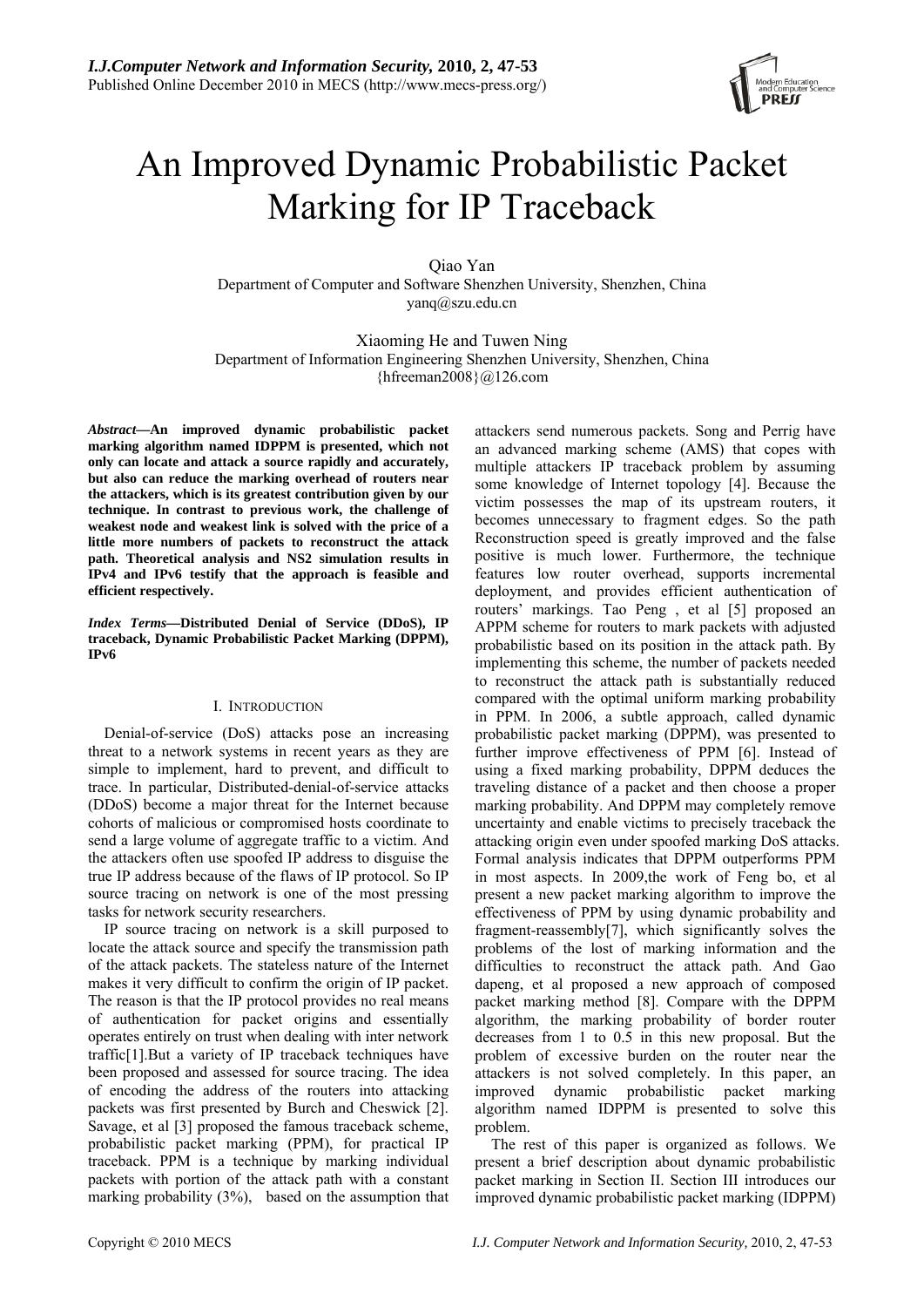algorithm and shows the theoretical analysis about its performance. The concrete strategy of IDPPM algorithm applied in IPv4 and simulation results that demonstrate the effectiveness of our improved algorithm are provided in Section Ⅳ .In section Ⅴ ,we implement IDPPM algorithm scheme in the next generation Internet Protocol ,IPv6 .And the simulation results verify the applicability and efficiency of this approach .Finally we concluded in Section Ⅵ.

#### II. DYNAMIC PROBABILISTIC PACKET MARKING

We assume that the attack path  $\psi = a, r_1, r_2, ..., r_D, v$  is comprised of D routers, where a and  $V$  denote the attacker and the victim of a DoS occurrence, and  $\mathbf{r}_i$  (i=1, 2,…, D) indicate D routers in the attack path. Let  $p_i$  represent the marking probability of router  $r_i$ . Define the leftover probability for router  $\mathbf{r}_i$ , denoted by  $\alpha_i$ , to be the probability that an attacking packet has lastly been marked at router  $\mathbf{r}_i$  and nowhere further down the path [7]. For victim  $V$ ,  $\alpha$ <sub>i</sub> is the probability that allows  $V$  to learn that router  $r_i$  is on the attack path by examining this arriving packet [7].

It can be seen that:

$$
\alpha_{i} = \begin{cases} p_{i} \ast \prod_{j=i+1}^{D} (1-p_{j}) & \text{for} \quad 1 \leq i < D \\ p_{D} & \text{for} \quad i = D \end{cases}
$$
 (1)

For a given attack path, let  $i(1 \le i \le D)$  be the traveling distance of a packet from its source. According to dynamic probabilistic packet marking (DPPM), the marking probability of router  $\mathbf{r}_i$  is chosen  $\mathbf{p}_i = 1/i$  to mark packet. And the value of traveling distance of a packet from its source can be deduced from Time-to-live (TTL) value in the IP header. The marking probability is the only difference between DPPM and PPM. But formal



Figure 1. Dynamic probabilistic packet marking.

analysis indicates that DPPM outperforms PPM in most aspects.

It can be shown that

$$
\alpha_i = \frac{1}{D} \quad \text{for} \quad 1 \le i \le D \tag{2}
$$

So each router along the attack path has the same le ftover probability. By the theory of Coupon collector [9], we know that the victim needs the minimal number of packets to reconstruct the attack path successfully. In addition , the uncertainty introduced by spoofed marking may be removed completely because every packet is marked at least once along the attack path in IDPPM .Fig. 1 shows a basic overview of the DPPM procedure, with the marking probability  $p_i =1/i$  to mark packets for router  $\mathbf{r}_i$ .

## III. AN IMPROVED DYNAMIC PROBABILISTIC PACKET MARKING ALGORITHM

## *A. The Basic Idea Of The Improved Dynamic Probabilistic Packet Marking*

When the value of i is smaller, which means that the ro uter is closer to the attacker, the marking probability of the router is greater. Especially, as the i is 1,2,3, the marking probability of  $r_1$ ,  $r_2$ ,  $r_3$  is up to 1,1/2,1/3 respectively, which will result in an excessive burden on the router, and even the service is paralyzed. The abovementioned is the biggest drawback of DPPM [7]. And from a purely sampling point-of-view, edge  $(a, r_1)$  is the "weakest link" and node a is the "weakest node" requiring the most samples for path reconstruction because the packet's marking information will be overwritten[10].

In this paper, we present a technique which make an im provement on DPPM by using 2bits field (F0F1) in packet header to solve these problems, which is named IDPPM. The following is basic idea of IDPPM. We initialize the value of F0F1 to (00). A router checks the value of i .If the value of i is equal to  $(1,2,3)$ , it denotes that the distance between the router and the attacker is 1,2,3 respectively, the router will mark the packet with probability p1,p2,p3,and set the value of F0F1 to (01,10,11) separately. When a router marks packets, it must first check the value of F0F1.If F0F1=  $(00)$ , the router marks the packet with the DPPM algorithm. If  $FOF1 = (01, 10, 11)$ , this means that this packet is marked before, the router does not mark this packet in order to avoid overwritten.

We choose the value of  $p1$ ,  $p2$ ,  $p3$  to1/D. This can not on ly greatly reduce the marking probability of routers as DPPM. Furthermore, IDPPM can resolve the "weakest which are near the attackers, but also ensure that the leftover probability of the router  $(\mathbf{r}_1, \mathbf{r}_2, \mathbf{r}_3)$  are the same link" and "weakest node" puzzle by using 2bits field to avoid overwritten during the attacker path reconstruction.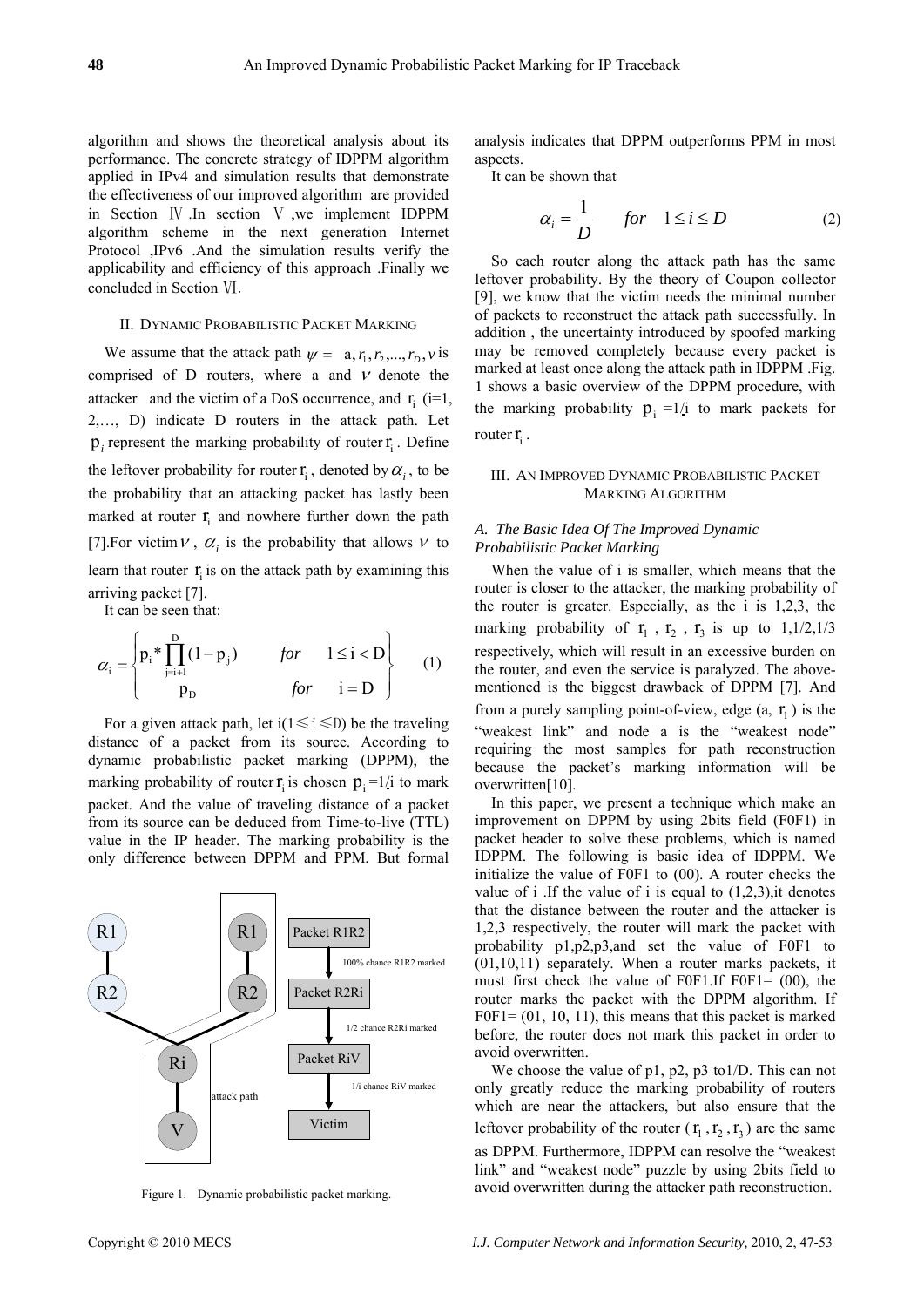## *B. The Algorithm of IDPPM*

Marking procedure at router R: let R'=BitIntereave(R,Hash(R)) let k be the number of non-overlapping fragments R' for each packet w let x be a random number from $[0, \ldots, 1)$ if  $FOF1 = (00)$  then let o be a random integer from [0,…,k-1] let f be the fragment of R' at offset o if  $3 \le i$  and  $x \le 1/i$  then Mark packet() else if  $i == 1$  and  $x < 1/D$  then write 01 into w.F0F1 Mark packet() else if  $i=2$  and  $x<1/D$  then write 10 into w.F0F1 Figure 2. A comparison of total overhead by DPPM and IDPPM.<br>Mark\_packet() else if i==3 and x<1/D then write 11 into w.F0F1 Mark packet() else if w.distance=0 then let f be the fragment of R' at offset w.offset write f⊕w.frag into w.frag increment w.distance

Mark\_packet(): write 0 into w.distance write o into w.offset write f into w.frag

```
Path Reconstruction procedure at victim v 
 let FragTbl be a table of tuples(frag,offset,distance ) 
let G be a tree with root v 
let edges in G be tuples (start,end,distance ) 
let maxd=0,last=0 
for each packet w from attacks 
    FragTbl.Insert(w.frag,w.offset,w.distance) 
    if w.distance>maxd then 
       maxd=w.distance 
for d=0 to maxd 
       for all ordered combinations of fragments at 
      distance d construct edge z 
          if d \neq 0 then
```

$$
z=z \oplus last
$$
if Hash(EvenBits(z))=OddBits(z)then  
insert edge(z, EvenBits(z),d) into G  
last= EvenBits(z)

remove edge(x,y,d) with d≠distance from x to v in G extract path(Ri…Rj)by enumerating acyclic paths in G

# *C. Performance Analysis*

a) Overhead on Routers

Each marking poses some cost to a router. We now proceed to compare the overhead of DPPM and IDPPM. For simplicity, we use number of markings performed as our measurement for overhead on router [7]. Let us consider a DoS attack with N packets sent from  $\alpha$  to  $\nu$ .

And let  $O_{dppm}$  and  $O_{idppm}$  denote individual overhead of



DPPM and IDPPM in a route along the attack path, respectively. Let  $O_{\text{dppm}}$  and  $O_{\text{dppm}}$  denote the total overhead summed over all D routers of DPPM and IDPPM, respectively.

$$
o_{\text{dppm}} = N/i \tag{3}
$$

$$
o_{\text{idppm}} = \begin{cases} N * \frac{1}{D} & i \leq 3 \\ N / i & i > 3 \end{cases} \tag{4}
$$

$$
O_{\text{dppm}} = N \left( \frac{1}{1} + \frac{1}{2} + \frac{1}{3} + \frac{1}{4} + \dots + \frac{1}{D} \right) \tag{5}
$$

$$
O_{\text{idppm}} = \begin{cases} N * \frac{i}{D} & i \le 3\\ N \left( \frac{3}{D} + \frac{1}{4} + \dots + \frac{1}{i} \right) & i > 3 \end{cases}
$$
 (6)

Fig. 2 compares the total overhead of DPPM and IDPPM with different D. It is clear that  $O_{\text{idppm}}$  is less than  $O_{\text{dppm}}$  significantly on all routers. This means that the routers under IDPPM suffer a low total overhead. This is mainly due to the fact that IDPPM algorithm reduces the marking probability of routers  $(\mathbf{r}_1, \mathbf{r}_2, \mathbf{r}_3)$ greatly by using the F0F1 field. So  $O_{idppm} < O_{dppm}$ ,

$$
O_{\mathit{idppm}} < O_{\mathit{dppm}}.
$$

b) False Positive

We would like to note that a path reconstruction mechanism will suffer from false positives. The main reason is that it is difficult to prove whether the path is reconstructed completely or partly [11].

As the IDPPM algorithm marks the edge router of  $r_1$ with the value of F0F1 (01). If F0F1=01, it denotes that this packet is marked by the edge router  $(\mathbf{r}_1)$ , and the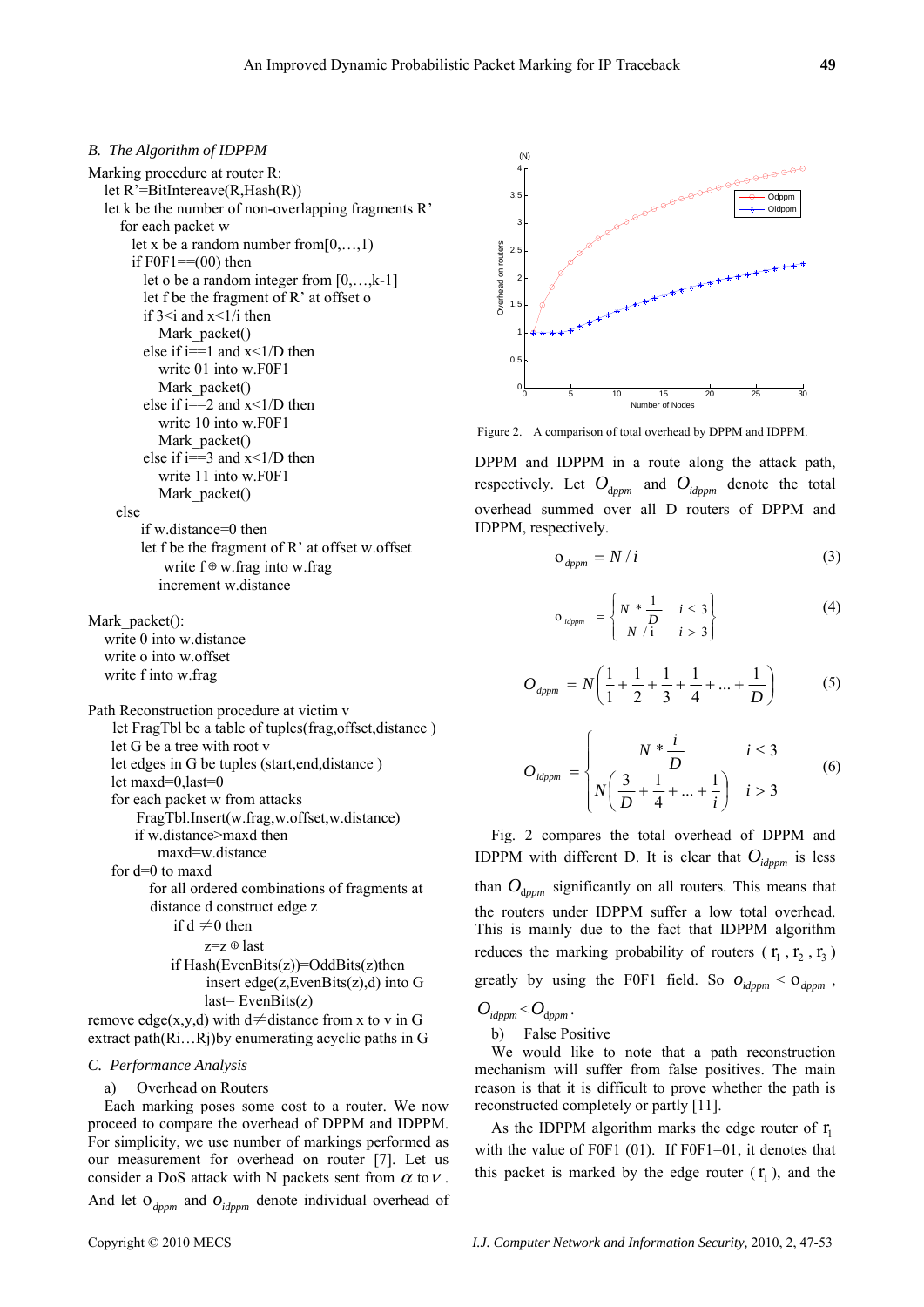|                                                   |      | 10   | 15   | 20   | 25   | 30   |
|---------------------------------------------------|------|------|------|------|------|------|
| $\mathcal{E}(\textnormal{N}_{\textnormal{dppm}})$ | 9    | 24   | 41   | 60   | 81   | 103  |
| $\mathcal{E}(\textbf{N}_{\text{idppm}})$          | 16   | 32   | 50   | 70   | 91   | 113  |
| $D^3/(D-1)^3$                                     | 1.95 | 1.37 | 1.23 | 1.17 | 1.13 | 1.11 |

TABLE I. COMPARISON OF  $E(N_{\text{dppm}})$  and  $E(N_{\text{idppm}})$ 

path is reconstructed completely. So this can reduce the false positives obviously.

c) Expected Value Of Minimal Of Packets For Reconstruction

To satisfy the requirement of at-least-one-marking per router, a victim needs to collect a certain number of packets [7]. The expected value of minimal number of packets required for a successful traceback by both DPPM and IDPPM, denoted by  $E(N_{\text{dppm}})$ and  $E(N_{\text{idppm}})$ , respectively, depends on the leftover probability. We learned from in (2) that the leftover probability of all routers on the attack path is 1/D.Therefore, we conclude that

$$
E(N_{\text{dppm}}) = D^* \ln D \tag{7}
$$

For IDPPM algorithm,

$$
\alpha_{i} = \begin{cases} \frac{1}{D} & i = 1, 2, 3 \\ \frac{1}{D} * (\frac{D - 1}{D})^{3} & i > 3 \end{cases}
$$
 (8)

Therefore, we can obtain the value of  $E(N_{\text{idnum}})$ :

$$
E(N_{idppm}) = \frac{D * \ln D}{D * (\frac{D}{D-1})^3 * \ln D} \qquad i = 1,2,3
$$
 (9)

It can be seen that IDPPM needs a little more numbers of packets for a successful traceback than DPPM from (7) and (9).Table 1 displays some numerical values of  $E(N_{dppm})$  and  $E(N_{idppm})$ . The table 1 clearly shows that the difference between DPPM and IDPPM decreases gradually with the value of D increasing.  $E(N_{idppm})$  is 1.95 times as much as  $E(N_{dppm})$  when D=5,but it is acceptable for that the amount of  $E(N_{\text{idppm}})$  and  $E(N_{dppm})$  is extremely small. And  $E(N_{idppm})$  is in close proximity to  $E(N_{\text{dppm}})$  with D = 25, 30.

# Ⅳ. IDPPM ALGORITHM IMPLEMENTATION IN IPV4

# *A. Marking Field Selection And Encoding Issues*

| ver                                                                      | hlen           | <b>TOS</b> | total length    |        |  |
|--------------------------------------------------------------------------|----------------|------------|-----------------|--------|--|
|                                                                          | identification |            | flags           | offset |  |
| TTL                                                                      |                | protocol   | header checksum |        |  |
| source IP address                                                        |                |            |                 |        |  |
| destination IP address                                                   |                |            |                 |        |  |
| Figure 3. The IPv4 header (darkened areas represent under utilized bits) |                |            |                 |        |  |

| offset | distance | edge<br>≁e fragment | ìЕ.  |
|--------|----------|---------------------|------|
|        |          | 8-bit               | -bit |
|        |          |                     |      |

Figure 4. The marking field encoding format in IPv4.

According to [12], since less than 0.25% of all Internet data packets will use the "identification" (16-bit), we think that the path information is overloaded into this field is appropriate. The TOS field is an 8bits field in the IP header. And the field has been little used in the past. Reference [13] shows that setting this field arbitrarily makes no measurable difference in packet delivery. As shown in Fig. 3, we choose to use ID field (16-bit) and 2 bits out of the TOS field as marking field for IDPPM algorithm.

There are just only 18bits field available for use in each packet. So we use the Compressed Edge Fragment Sampling scheme to encode the edge fragments into the IP marking Field. The marking field encoding format is shown in Fig. 4:

F0F1: value set is  $(00, 01, 10, 11)$ , mainly used to mark the router  $r_1$ ,  $r_2$ ,  $r_3$ .

### *B. Simulation*

Our simulations were run under Windows XP on a 2.7 GHz Pentium 4 with 768 MB of RAM.To test the performance of the IDPPM algorithm, we choose to use NS-2.33 to simulate.

And we need to expand the NS2 to evaluate the effectiveness of the PPM, DPPM and IDPPM algorithm. First, the offset (3-bit), the distance (5-bit) and the edge fragment (8-bit) are added into the IP header to be used as marking field. Second, we use the default address format (a 32-bit integer node-id) to identify the node itself. And the PPM, DPPM and IDPPM marking algorithm are injected into the "recv" function in the "trace.cc" file. Then the marking information of each packet is output into the trace file by modifying the "format" function in the "trace.cc" file so as to process all data at centralized locations. Calling the Tcl scripts generates the trace files. Finally, calling awk documents written with the attack path reconstruction algorithm processes the trace file to locate attack sources. The result of simulation is shown in Fig. 5.

It can be seen that the IDPPM, just as DPPM, requires obviously much less packets than PPM to reconstruct the attack path. Although the IDPPM algorithm needs a little more packets to traceback than DPPM algorithm, its individual overhead on the routers close to the attacker and the total overhead summed over all routers are less than DPPM algorithm dramatically. This means that the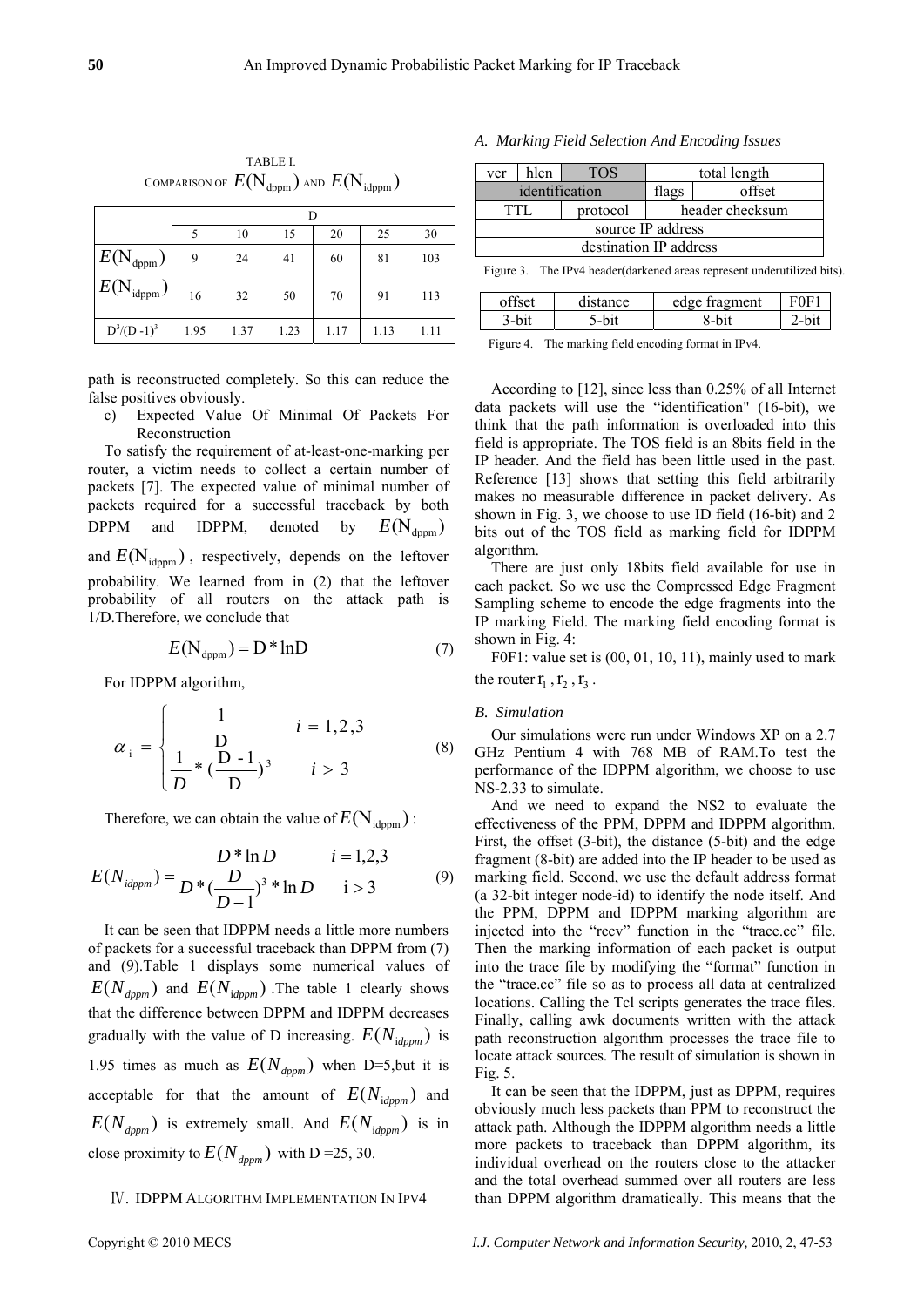

Figure 5. A comparison of numbers of packets required by PPM, DPPM and IDPPM in IPv4.

 IDPPM algorithm features fewer packets to reconstruct the attack path compared with the PPM algorithm and lower overhead on router compared with the DPPM algorithm.

#### Ⅳ. IDPPM ALGORITHM IMPLEMENTATION IN IPV6

#### *A. Ipv6 Header*

Implementation of IDPPM algorithm to IPv6 requires a thorough analysis of IPv6 header so we can efficiently mark malicious packets and reconstructs the attack path.IPv6 header is simpler but longer than IPv4 header as shown in Fig. 6.

It is clear that there is not an Identification field in IPv6 header, so it is necessary to find a field within the IPv6 header or extension header that can be used to put the marking information. According to [3], the Flow Label can be overloaded to implement the IDPPM algorithm, to avoid increasing packet size by overloading the extension header and to simplify processing for intermediary routers.

According to the IPv6 specifications [14], the Flow Label field in the IPv6 datagram header is a 20-bit field denoting a packet sequence flowing from one source address to a specific destination or destinations. Specific requirements for its usage are not yet finalized, but RFC 3697 has listed many of the details to its general functioning.

## *B. Marking Field Encoding Issues*

 As discussed above, implementation IDPPM algorithm in the context of IPv6 is based on overloading

|                        | traffic class<br>ver |                |  | flow label               |  |  |  |
|------------------------|----------------------|----------------|--|--------------------------|--|--|--|
|                        |                      | payload length |  | next header<br>hop limit |  |  |  |
|                        | source IP address    |                |  |                          |  |  |  |
|                        | $(128-bit)$          |                |  |                          |  |  |  |
| destination IP address |                      |                |  |                          |  |  |  |
| $(128-bit)$            |                      |                |  |                          |  |  |  |
|                        |                      |                |  |                          |  |  |  |

Figure 6. Standard IPv6 header.

Figure 7. The marking field encoding format in IPv6.

the Flow Label field. Compared with IPv4 addresses, IPv6 addresses are 128-bit instead of 32-bit.The total router address information are 256 bits, because the original IP address(128bits) is interleaved with its hash value(128bits)(the original address on odd bits, the hash value on even bits ). But there are only 20 bits in Flow Label field, used to store the marking information. Just like the scheme used in IPv4, we chose to implement the IDPPM algorithm based on the Compressed Edge Fragment Sampling scheme in IPv6, to solve this challenge. In this scheme, each edge fragment is 8-bit too. However, each offset is 5-bit instead of 3-bit in IPv6. So the total router address information can be just expressed by combination of the edge fragment and offset  $(8*2<sup>5</sup>=256)$ . The encoding format of the Flow Label field is shown in Fig. 7.

distance: value set is  $(0-31)$ , used to denote the distance from current router to victim. The network topology is about 20 hops, no more than 32 hops, so the distance with 5 bits is enough.

F0F1: value set is  $(00, 01, 10, 11)$ , mainly used to mark the router  $r_1$ ,  $r_2$ ,  $r_3$ .

edge fragment: value set is (edge fragment[0],……, edge fragment[7]).

offset: value set is  $(0-31)$ .

#### *C. Simulation*

Just like implementation of IDPPM algorithm in IPv4, we choose to use NS-2.33 to verify the applicability and efficiency of this approach.

a) feasibility and effectiveness

The result of simulation is shown in Fig. 8. It is obvious that the IDPPM algorithm, just as DPPM, needs much less packets than PPM algorithm to reconstruct the attack path and locate the attacker. This means that, compared with PPM algorithm, one of the characteristic features of this technique is its quicker rate of converge.



Figure 8. A comparison of numbers of packets required by PPM, DPPM and IDPPM in IPv6.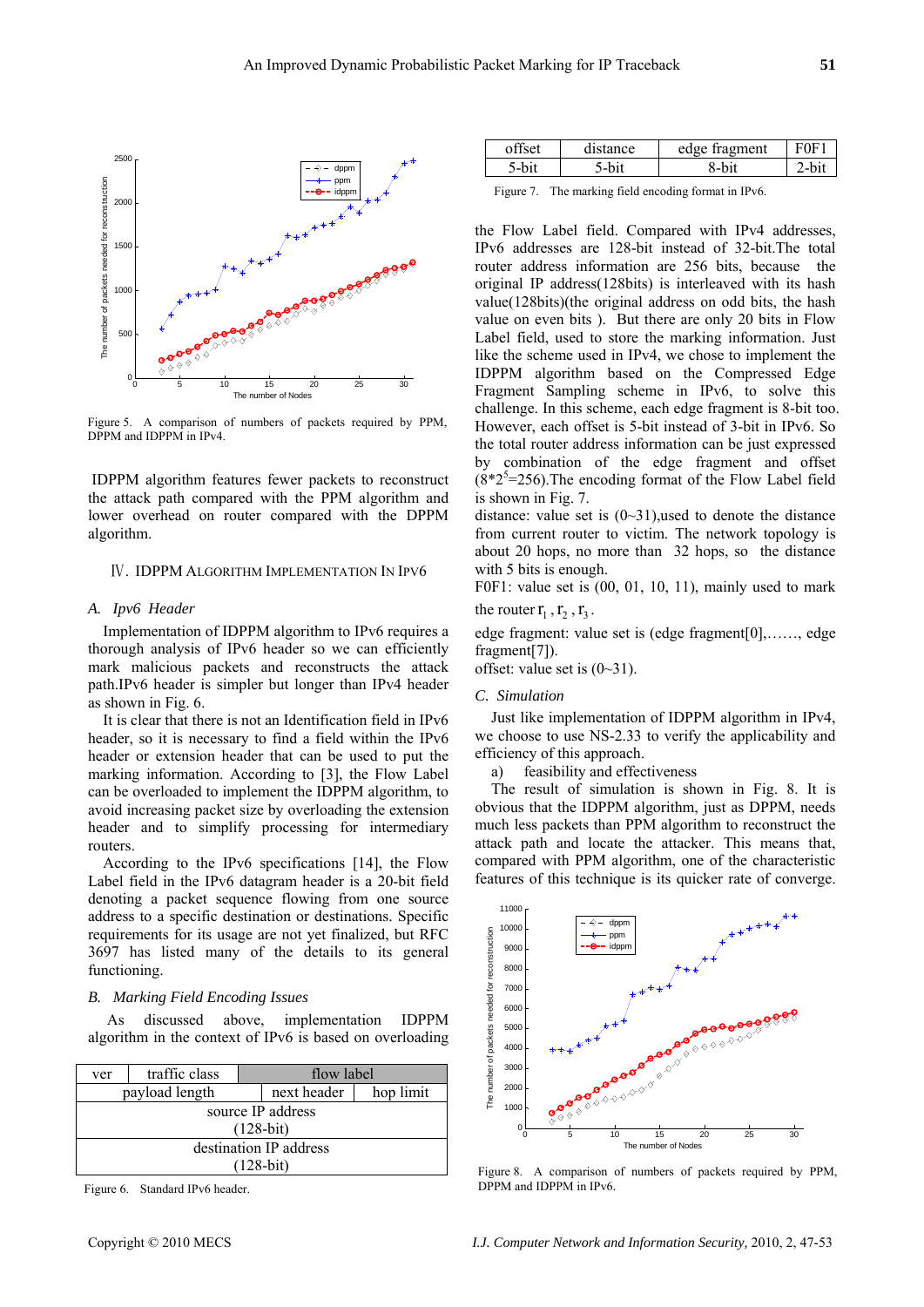Although the IDPPM algorithm requires a little more packets to traceback the attacker than DPPM algorithm, it is acceptable for that the amount of difference is extremely little. Especially as the distance grows, the difference becomes less and less. This means that the IDPPM algorithm features fewer packets to reconstruct the attack path and locate the attacker compared with the PPM algorithm and lower overhead on routers and lower false positive compared with the DPPM algorithm, just like the simulation results in IPv4. In a word, the results demonstrate that the Flow Label can be overwritten to afford the IDPPM algorithm in IPv6.

#### b) challenge

Breaking IP address into small chunks and marking packets with the small portion of IP address leads to state explosion problem which is one of the major drawbacks of the Compressed Edge Fragment Sampling scheme<sup>[15]</sup>.The router IP address(128-bit) in IPv6 is considerably much longer than that one(32-bit) in IPv4. But the number of bits of marking field in packet is not increased accordingly. This results in the number of offset increased rapidly in order to mark the router IP address into the marking field by Compressed Edge Fragment Sampling scheme. So state explosion problem



Figure 9. A comparison of numbers of packets required by PPM in IPv4 and IPv6.



Figure 10. A comparison of numbers of packets required by DPPM in IPv4 and IPv6.



Figure 11. A comparison of numbers of packets required by IDPPM in IPv4 and IPv6.

is more serious in IPv6 . Fig. 9, Fig. 10 and Fig. 11 display a comparison of numbers of packets required by PPM, DPPM and IDPPM algorithm in IPv4 and IPv6 respectively. It is obvious that the amount of packets needed to reconstruct the attack path in IPv6 far more than that ones in IPv4.This is the state explosion problem performance. That said, the convergence of algorithm is needed to improve and the computational complexity to reconstruct the attack path is needed to reduce in IPv6.

### Ⅴ. CONCLUSIONS AND FUTURE WORK

In this paper, we introduce the IDPPM algorithm to locate the packet flooding the attacks source in the Internet. The IDPPM algorithm not only can locate and attack the source rapidly and accurately, but also can reduce the marking overhead of routers near the attackers, which is greatest contribution gave by our technique. In contrast to previous work, the challenge of weakest node and weakest link is solved with the price of a little more numbers of packets to reconstruct the attack path. The rate of false positive is reduced obviously with the value of F0F1 (01).The results of NS2 testify that the approach is feasible and efficient.

The further research direction is the implementation of IDPPM algorithm in IPv6 to avoid the state explosion problem. There are two reasons leading to the state explosion problem. First, the router IP address is 128-bit in IPv6 and the total router address information needed to mark is 256-bit.But there are not enough marking field in packet header used to store the marking information. The 2nd reason comes from the Compressed Edge Fragment Sampling scheme. This scheme can solve the difficult problem of encoding the total router address information into marking field of packet header, but it give rise to the high complexity and heavy loads on the victim to reconstruct the attack path in a certain extent. So the next step we would like to take is the improvement of the Compressed Edge Fragment Sampling scheme, in order to reduce complexity of the algorithm and computation overhead on the victim to reconstruct the attack path.